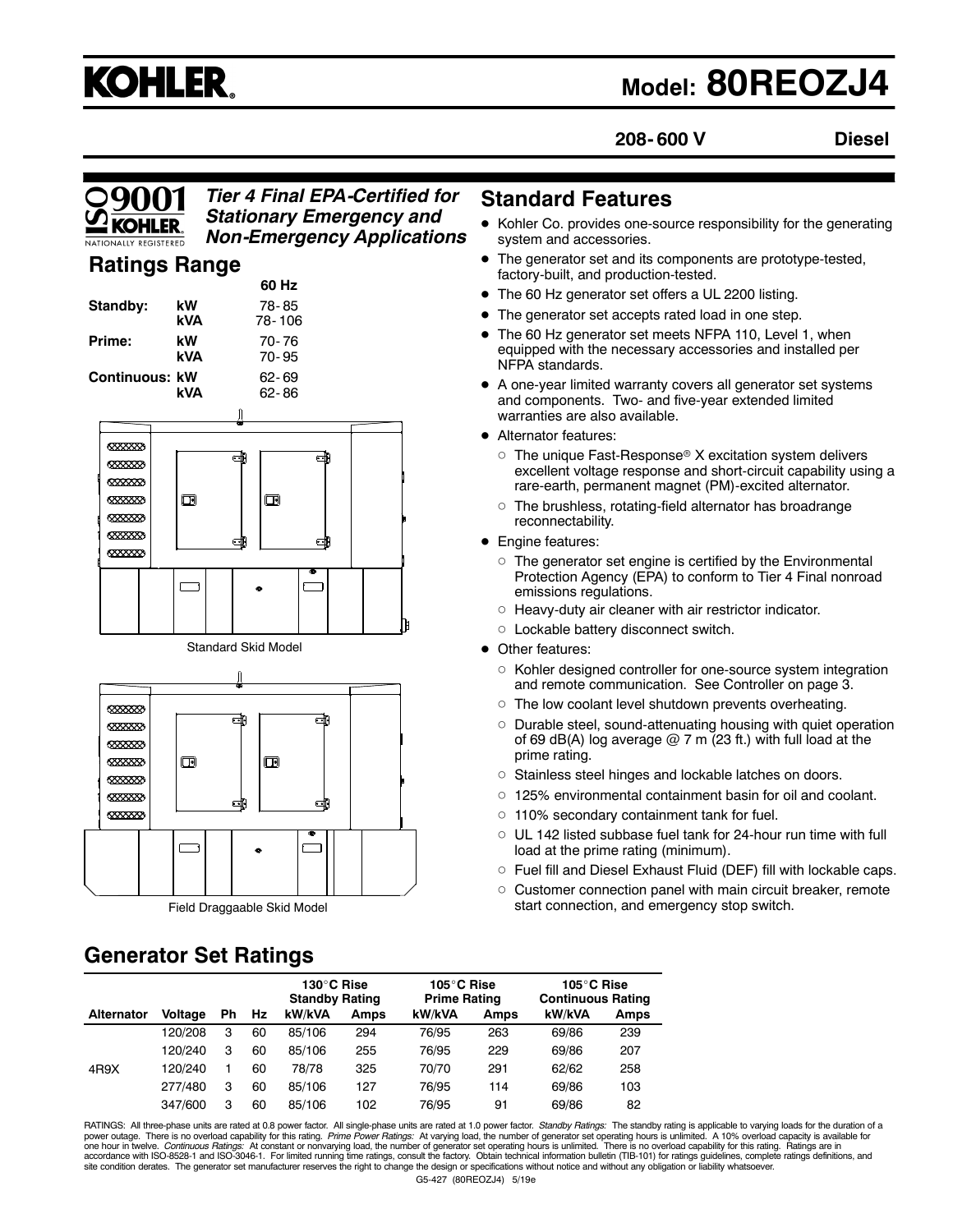#### **Alternator Specifications**

| <b>Specifications</b>             |                                          | <b>Alternator</b>                         |
|-----------------------------------|------------------------------------------|-------------------------------------------|
| Manufacturer                      |                                          | Kohler                                    |
| Type                              |                                          | 4-Pole, Rotating-Field                    |
| Exciter type                      |                                          | Brushless, Rare-Earth<br>Permanent-Magnet |
| Leads: quantity, type             |                                          | 12, Reconnectable                         |
|                                   |                                          | 6, 600 Volt                               |
| Voltage regulator                 |                                          | Solid State, Volts/Hz                     |
| Insulation:                       |                                          | NFMA MG1                                  |
| Material                          |                                          | Class H                                   |
| Temperature rise                  |                                          | 150°C, Standby                            |
| Bearing: quantity, type           |                                          | 1, Sealed                                 |
| Coupling                          |                                          | Flexible Disc                             |
| Amortisseur windings              |                                          | Full                                      |
|                                   | Voltage regulation, no-load to full-load | ±0.5%                                     |
|                                   | One-step load acceptance                 | 100% of Rating                            |
|                                   | Unbalanced load capability               | 100% of Rated<br><b>Standby Current</b>   |
| Peak motor starting kVA:<br>480 V | 4R9X (12 lead)                           | (35% dip for voltages below)<br>385       |

- $\bullet$  NEMA MG1, IEEE, and ANSI standards compliance for temperature rise and motor starting.
- Sustained short-circuit current of up to 300% of the rated current for up to 10 seconds.
- Sustained short-circuit current enabling downstream circuit breakers to trip without collapsing the alternator field.
- Self-ventilated and dripproof construction.
- $\bullet$  Windings are vacuum-impregnated with epoxy varnish for dependability and long life.
- Superior voltage waveform from a two-thirds pitch stator and skewed rotor.
- $\bullet$  The unique Fast-Response® X excitation system delivers excellent voltage response and short-circuit capability using a rare-earth, permanent magnet (PM)-excited alternator.

#### **Engine**

| John Deere                                      |
|-------------------------------------------------|
| 4045HFG04                                       |
| 4-Cycle, Turbocharged                           |
| Charge Air Cooled                               |
| 4 Inline                                        |
| 4.5 (275)                                       |
| 106 x 127 (4.19 x 5.0)                          |
| 17.0:1                                          |
| 457.2 (1500)                                    |
| 5, Replaceable Insert                           |
| 1800                                            |
| 99 (133)                                        |
| Cast Iron                                       |
| Forged Steel                                    |
|                                                 |
| Silicon-Chrome stem with<br>Inconel head (NiCr) |
| CrMo Alloy                                      |
| Flectronic                                      |
| Isochronous                                     |
| ±0.5%                                           |
| Fixed                                           |
| Dry                                             |
|                                                 |

#### **Application Data Engine Electrical**

| <b>Engine Electrical System</b>                   |                                                                                                           |
|---------------------------------------------------|-----------------------------------------------------------------------------------------------------------|
| Battery charging alternator:                      |                                                                                                           |
| Ground (negative/positive)                        | Negative                                                                                                  |
| Volts (DC)                                        | 14                                                                                                        |
| Ampere rating                                     | 90                                                                                                        |
| Starter motor rated voltage (DC)                  | 12                                                                                                        |
| Battery, recommended cold cranking<br>amps (CCA): |                                                                                                           |
| Quantity, CCA rating each                         | One, 450                                                                                                  |
| Battery voltage (DC)                              | 12                                                                                                        |
| <b>Fuel</b>                                       |                                                                                                           |
| <b>Fuel System</b>                                |                                                                                                           |
| Fuel supply line, min. ID, mm (in.)               | 8(0.31)                                                                                                   |
| Fuel return line, min. ID, mm (in.)               | 4.8(0.19)                                                                                                 |
| Max. lift, fuel pump: type, m (ft.)               | Electronic, 1.8 (6.0)                                                                                     |
| Max. fuel flow, Lph (gph)                         | 53.3 (14.1)                                                                                               |
| Max. return line restriction, kPa (in. Hq)        | 20(5.9)                                                                                                   |
| Fuel prime pump                                   | Automatic                                                                                                 |
| Fuel filter                                       |                                                                                                           |
| Primary                                           | 2 Microns                                                                                                 |
| Recommended fuel                                  | ASTM D975 or FN 590<br><b>Ultra Low Sulfur Diesel</b><br>(ULSD) with sulfur content<br><15 mg/kg (15 ppm) |
| Lubrication                                       |                                                                                                           |

#### **Exhaust**

| <b>Exhaust System</b>                                                             |            |
|-----------------------------------------------------------------------------------|------------|
| Exhaust manifold type                                                             | Dry        |
| Exhaust flow at rated kW, $m^3/m$ in. (cfm)                                       | 15.1 (533) |
| Exhaust temperature at rated kW, dry                                              |            |
| exhaust, $^{\circ}$ C ( $^{\circ}$ F)                                             | 488 (910)  |
| Allowable back pressure, kPa (in. Hg)                                             | 14.2 (4.2) |
| Back pressure available after losses due<br>to exhaust aftertreatment system, kPa |            |
| (in.Hq)                                                                           | 3.2(1.0)   |
| Exhaust outlet size at user connection                                            |            |
| point, mm (in.)                                                                   | 76 (3)     |

| <b>Lubricating System</b>                                      |                        |
|----------------------------------------------------------------|------------------------|
| Type                                                           | <b>Full Pressure</b>   |
| Oil pan capacity, $L$ (qt.) $\S$                               | 20.5(21.7)             |
| Oil pan capacity with filter, L (qt.) $\S$                     | 21.0(22.2)             |
| Oil filter: quantity, type $\S$                                | One, Cartridge         |
| Oil cooler                                                     | Water-Cooled           |
| Oil type $§$                                                   | API CJ-4 or ACEA E6-E9 |
| § Kohler recommends the use of Kohler Genuine oil and filters. |                        |
|                                                                |                        |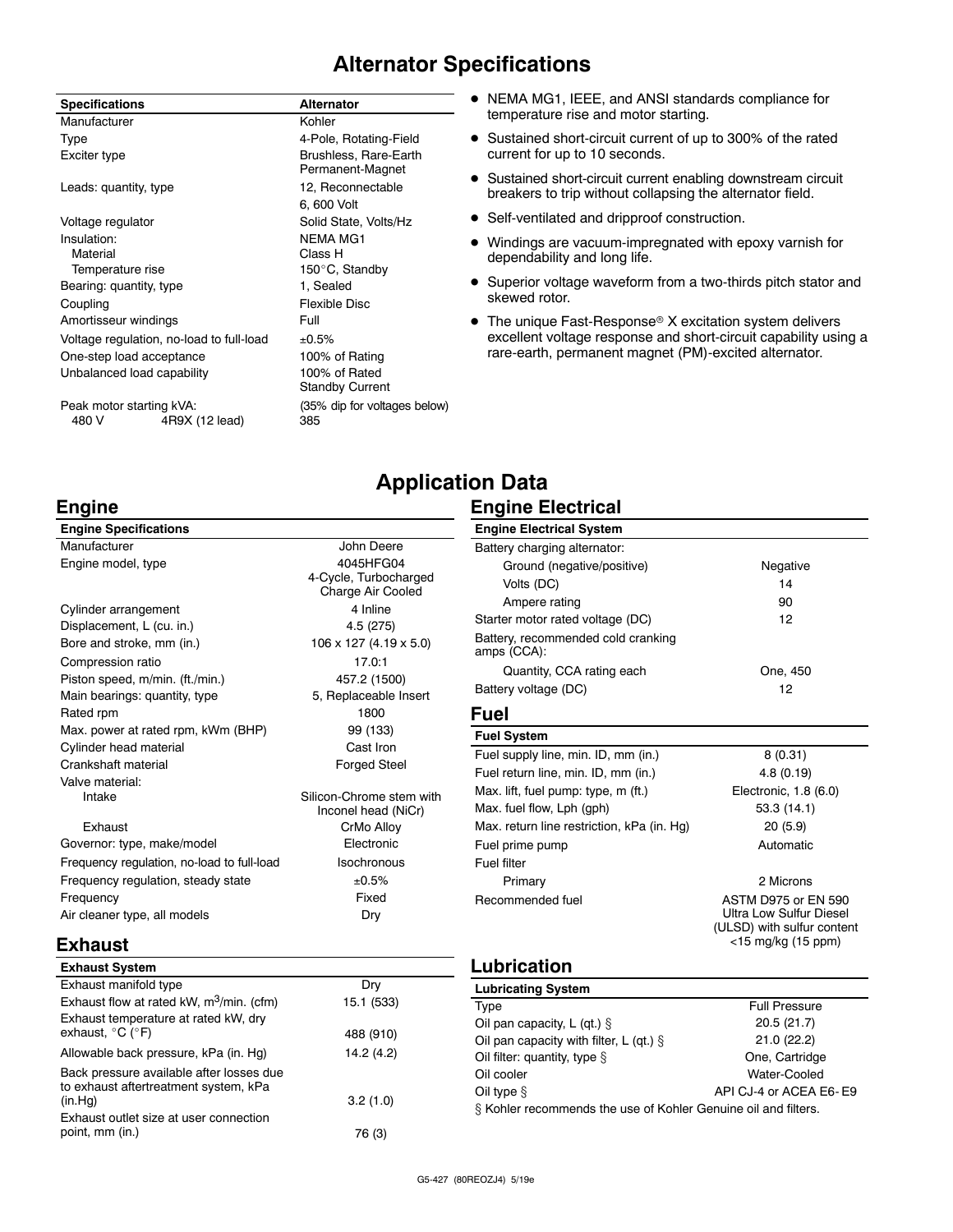#### **Application Data**

#### **Cooling**

| <b>Radiator System</b>                                                                       |             |
|----------------------------------------------------------------------------------------------|-------------|
| Ambient temperature at standby rating,<br>$^{\circ}$ C ( $^{\circ}$ F)                       | 45 (113)    |
| Ambient temperature at prime power<br>and continuous ratings, $^{\circ}$ C ( $^{\circ}$ F)   | 50 (122)    |
| Engine jacket water capacity, L (gal.)                                                       | 8.5(2.25)   |
| Radiator system capacity, including<br>engine, L (gal.)                                      | 26.1(6.9)   |
| Engine jacket water flow, Lpm (gpm)                                                          | 218 (58)    |
| Heat rejected to cooling water at rated<br>kW, dry exhaust, kW (Btu/min.)                    | 62 (3529)   |
| Heat rejected to charge air cooler at<br>rated kW, dry exhaust, kW (Btu/min.)                | 13 (740)    |
| Water pump type                                                                              | Centrifugal |
| Fan diameter, including blades, mm (in.)                                                     | 681 (26.8)  |
| Fan, kWm (HP)                                                                                | 1.1(1.5)    |
| Max. restriction of cooling air, intake and<br>discharge side of radiator, kPa (in. $H_2O$ ) | 0.125(0.5)  |

#### **Operation Requirements**

#### **Air Requirements**

| Radiator-cooled cooling air,<br>$m^3$ /min. (scfm) *                | 170 (6000) |
|---------------------------------------------------------------------|------------|
|                                                                     |            |
| Combustion air, m <sup>3</sup> /min. (cfm)                          | 6.4(226)   |
| Heat rejected to ambient air:                                       |            |
| Engine, kW (Btu/min.)                                               | 11 (626)   |
| Alternator, kW (Btu/min.)                                           | 11.6 (660) |
| * Air density = 1.20 kg/m <sup>3</sup> (0.075 lbm/ft <sup>3</sup> ) |            |

| <b>Fuel Consumption</b>     |                          |
|-----------------------------|--------------------------|
| Diesel, Lph (gph) at % load | <b>Standby Rating</b>    |
| 100%                        | 24.4 (6.4)               |
| 75%                         | 18.2 (4.8)               |
| 50%                         | $12.7$ $(3.4)$           |
| 25%                         | 7.4(1.9)                 |
| Diesel, Lph (gph) at % load | <b>Prime Rating</b>      |
| 100%                        | 22.1(5.8)                |
| 75%                         | 16.6(4.4)                |
| 50%                         | 11.7(3.1)                |
| 25%                         | 7.0(1.0)                 |
| Diesel, Lph (gph) at % load | <b>Continuous Rating</b> |
| 100%                        | 22.1(5.8)                |
| 75%                         | 16.6(4.4)                |
| 50%                         | 11.7(3.1)                |
| 25%                         | 7.0(1.0)                 |
|                             |                          |

#### **Sound Enclosure**

- $\bullet$  Durable steel, sound-attenuating housing with quiet operation of 69 dB(A) log average  $@$  7 m (23 ft.) with full load at the prime rating.
- $\bullet$  Internal-mounted silencer and flexible exhaust connector.
- Fade-, scratch, and corrosion-resistant Kohler<sup>®</sup> Power Armor<sup>™</sup> automotive-grade textured finish.
- Stainless steel hinges and lockable latches on doors.
- Acoustic insulation that meets UL 94 HF1 flammability classification and repels moisture absorption.
- 110% environmental containment basin for fuel, oil, and coolant.

#### **Controller**



#### **Decision-Maker<sup>®</sup> 3500 Paralleling Controller**

Provides advanced control, system monitoring, and system diagnostics for optimum performance and compatibility.

- D Paralleling capability with bus sensing, first-on logic, synchronizer, and (isochronous, droop, and external controlled) load sharing
- $\bullet$  Digital display with adjustable contrast and menu control provide easy local data access
- $\bullet$  Measurements are selectable in metric or English units
- Remote communication thru a PC via network or serial configuration
- $\bullet$  Controller supports Modbus® protocol
- $\bullet$  Integrated hybrid voltage regulator with  $\pm 0.5\%$  regulation
- $\bullet$  Potted circuitry for protection from vibration and debris
- $\bullet$  Built-in alternator thermal overload protection
- NFPA 110 Level 1 capability

Modbus<sup>®</sup> is a registered trademark of Schneider Electric.

#### **Customer Connection Panel**



- Viewable generator set controller with security cover
- **•** Emergency stop switch
- $\bullet$  Main line circuit breaker
	- o Reconnectable models: Rating 400 amps, field adjustable based on voltage selected
	- o 600 Volt models: Rating 150 amps, field adjustable
- Power connections for Available Options (battery charger and battery heater)
- Remote start connection

#### **Fuel and DEF Tanks**

- Subbase fuel tank for 24-hour run time with full load at prime rating (minimum).
- Fuel tank includes the fuel level gauge, fuel fill with lockable cap, and normal/emergency vents.
- The secondary containment tank's construction protects against fuel leaks or ruptures. The inner (primary) tank is sealed inside the outer (secondary) tank. The outer tank contains the fuel if the inner tank leaks or ruptures.
- DEF tank with DEF quality sensor.

| <b>Tank Specifications</b> |                                 |
|----------------------------|---------------------------------|
| Diesel tank. capacity      | 727 L (192 gal.)                |
| DEF tank. capacity         | 30.1 L (8.0 gal.)               |
| Recommended DEF            | AUS 32 according to ISO 22241-1 |
|                            |                                 |